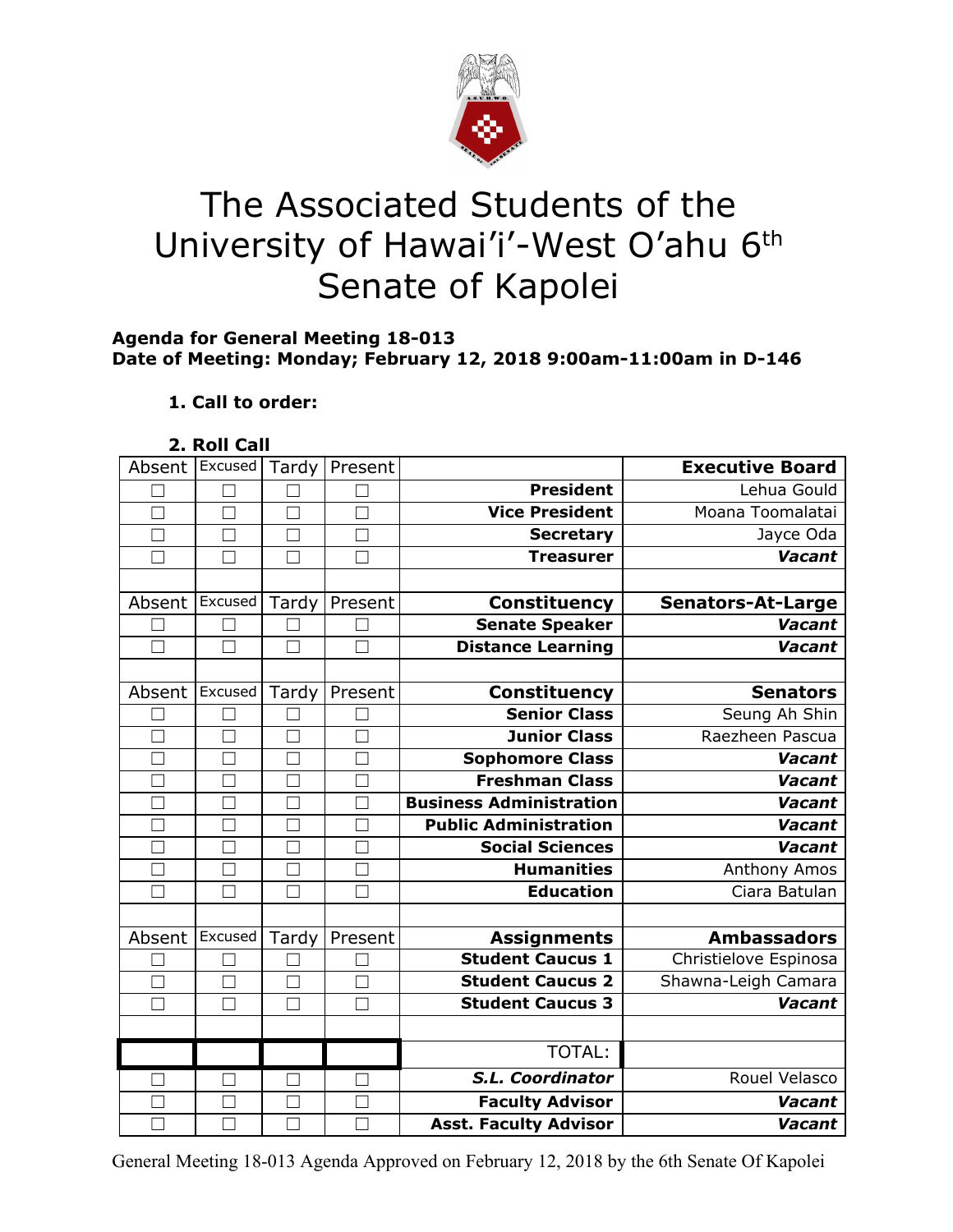## **3. Establish Quorum**

3.1 Quorum Established?

# **4. Open Forum Guest**

## **5. Approval of Agenda and Minutes**

- 5.1 Minutes for Meeting 18-012 Motion: Second: Vote:
- 5.2 Agenda for Meeting 18-013 Motion: Second: Vote:

## **6. Internal Reports**

- 6.1 President
- 6.2 Vice President
- 6.3 Secretary
- 6.4 Treasurer
- 6.5 Advisors
- 6.6 *Standing Committee Reports*
- 6.6.1 Budget & Finance
- 6.6.2 Activities
- 6.6.3 Legislative
- 6.7 *Ad Hoc Committee Reports*
- 6.7.1 Elections Committee
- 6.7.2 Transition Committee
- 6.8 *Senators Report*
- 6.8.1 Senate Speaker **N/A**
- 6.8.1 Distance Learning **N/A**
- 6.8.2 Senior Class
- 6.8.3 Junior Class
- 6.8.4 Sophomore Class **N/A**
- 6.8.5 Freshman Class
- 6.8.6 Business Administration Division
- 6.8.7 Public Administration Division
- 6.8.8 Social Sciences Division **N/A**
- 6.8.9 Humanities Division
- 6.8.10 Education Division
- 6.9 Caucus Ambassadors Report
- 6.10 *Campus Committees Report*
- Health/Technology/Transportation (HTT) Committee
- -Senior Staff Meetings
- -Faculty Senate